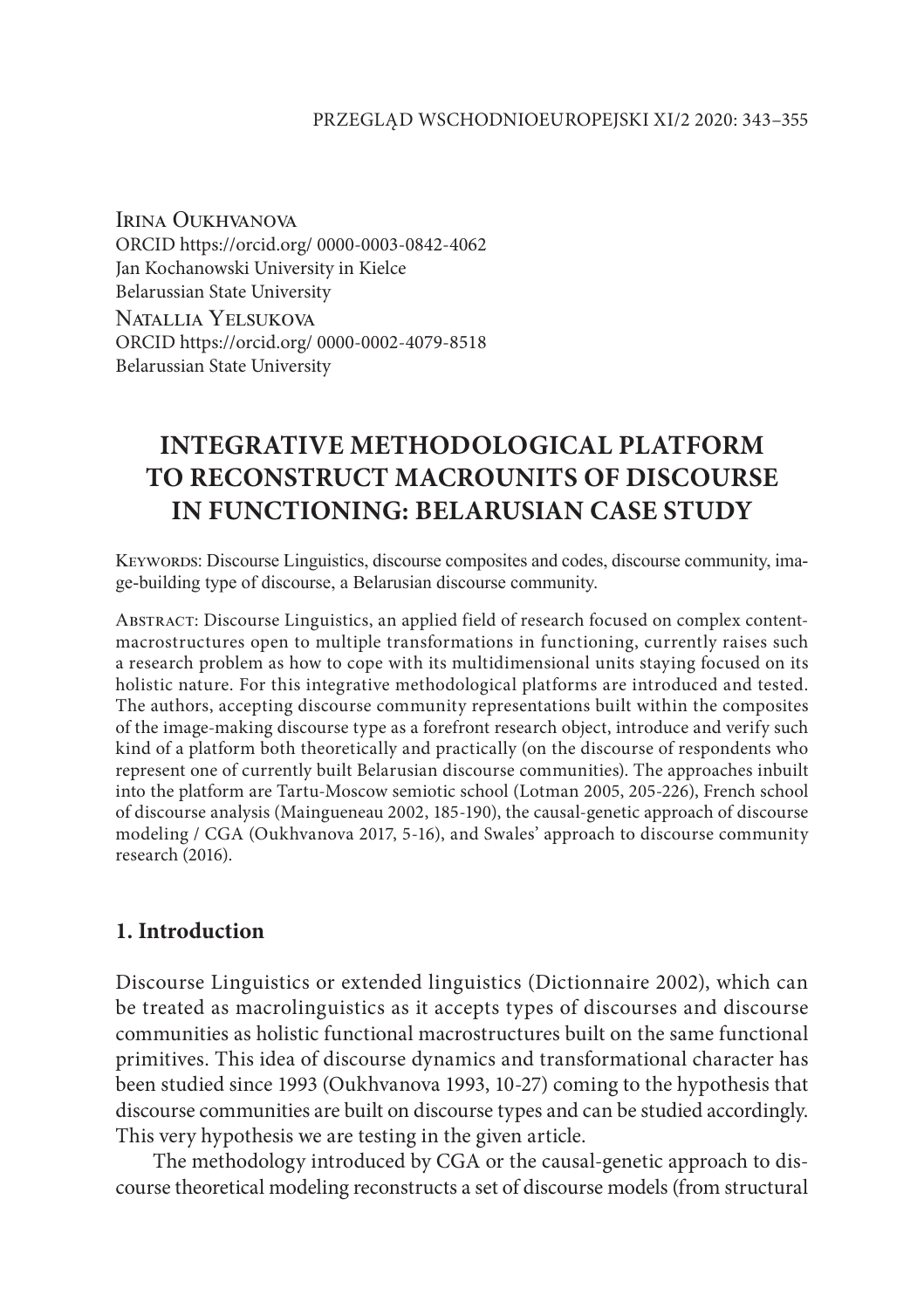to functional) deductively, e.g. from general to particular via confronting, first two types of discourse causes (factors and facta) each producing contents of a different type represented in ideational structures (pragmatic, textual, cognitive and language) and phenomenological structures (referential / thematic and cortege / behavioral, each within its verbal and nonverbal representations). Merged in case of functioning they produced 8 functional primitives (composites) of discourse which, organized in 4-D clusters, form confronted (and, at the same time, complementary) types of discourse (Oukhvanova 2017, 12-13). Among such dichotomies is the dichotomy image-making and identity-building types of discourses.

The first type of discourse (a set of discourse practices of image production) is represented via the 4-D content cluster, which is composed of actual functional primitives and, thus, highly visualized and sensed, while the second one (a set of discourse practices of identity building) is represented via the 4-D cluster, which is composed of latent content primitives and, as such, is as if hidden from an actual vision of the public. Our vision is that discourse community is a mixture of these types and can be studied from both sides.

Our research object is a discourse community actualized by 4 composites actual for the image-building type of discourse and supported by relevant codes that represent these composites.

The research subject-matter is 4 codes of composites representations. Originally, the codes are treated as discourse inherent features (Maingueneau 2002, 187-190) but, while inscribing them into the integrative model of three linguistic approaches (see Fig. 1 in the practical part of the article), it became clear that they play the role of discourse codes of representation.

Finally, the goal of the research is to lay arguments both theoretical and practical to prove the research hypothesis stated in the first paragraph of this section of the article.

#### **2. Image-making discourse: an interdisciplinary perspective**

Image making is an actual research objects for many disciplines. The fact that its theory for quite a long time was developing within social and communication sciences made us pay a special attention to the approaches of treating it in their research fields. The tendency of discussing image making as both a multidisciplinary concept composed of specific set of practices and a communicative activity means that an ideational parameter and a phenomenological one are not viewed here as contradictory but rather as complementary. Furthermore, the idea of identifying image making practice within a communicative activity brings with itself another actual theoretical dichotomy – the vision of such complementary elements of this practice building as verbal and nonverbal. (Marland 2012, 214-233; 2016). It comes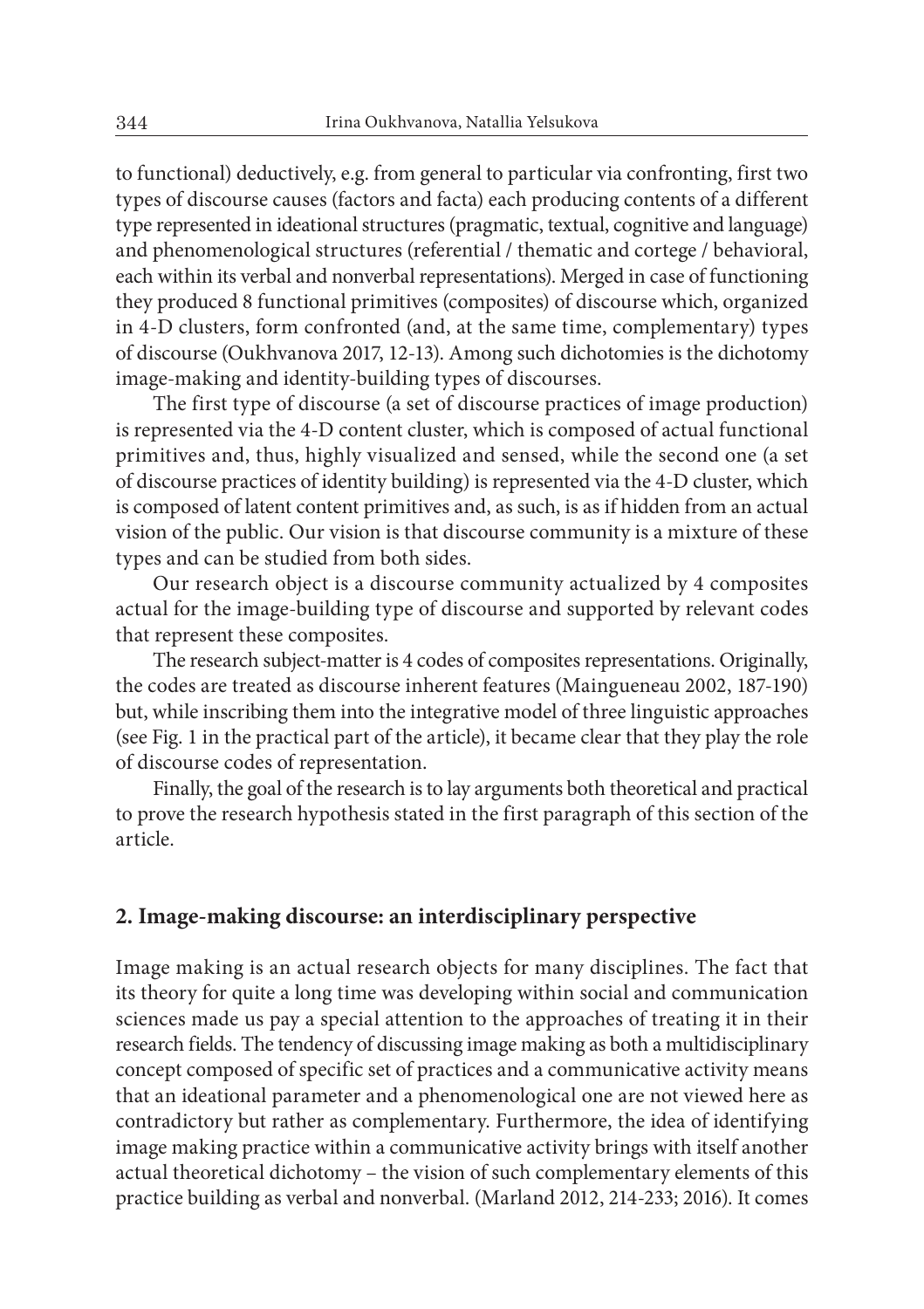clear, while studying relevant literature sources closer, that the basics of imagemaking in Politics and other domains is intertwined with the communicative approach, which, in its turn, attracts the ideas of the strategic development and tactic steps. The latter is actual while focusing on both research practices – packing and unpacking images.

With reference to other researchers, Canadian researchers Marielle Lalancette and Vincent Raynauld (2017) discuss three stages of the image –making, namely (1) image shaping, which is a kind of pre-image aimed at promoting image as a holistic emotionally acceptable pack of positive qualities; (2) message salience, a stage of quantifying a pre-image built, and (3) message credibility that conceptualizes the image via the categories intended public (an addressee-focused image), personal qualities (an addresser-focused image), construction and circulation of narratives (a visual rhetoric or text-focused image), and message framing (a context-focused image).

It is worth remembering these 4 categories given in brackets, which we added to comment on the ideas discussed by Lalancette and Raynauld. In fact, these 4 categories that actualize a finalizing step of image production – the step of image representation – are in coherence with what we did before (Oukhvanova/Markovich/ Oukhvanov 2008) and what we are planning to discuss further.

### **3. Methodological background: three linguistic perspectives**

Discourse Linguistics is a natural step of the development of contemporary linguistics focused on gradually increasing the volume of linguistic units under research. The volume of the unit of discourse can be well seen, if we refer to this linguistic unit as a phenomenon, idea, and activity that unites the first two. This specifics of discourse vision explains its content-transformative behavior in functioning, while social and individual parameters of content are mixed but stay evident. In order to catch and unpack discourse content within its changeable nature, it is necessary to find its in herent content composites and codes. The inherent composites form discourse s e m i o s i s*,* while the inherent codes form its g e n e s i s (Oukhvanova 2015, 46-50).

The approaches involved in the current research accept discourse within its 8-dimension functional structure (see: Maingueneau 2002, 187-190; Oukhvanova 2017, 12-30; Swales 2016). The difference in their nominative representation demonstrates the fact that the mentioned theoretical approaches found out the dimensions on different layers of discourse functioning. For example, particularizing discourse specifics from the bottom of research (an inductive type of discourse thinking), Maingueneau names the inherent codes of discourse, which are: (1) transfrastic, (2) orientational, (3) interactive, (4) action-formed, (5) contextual,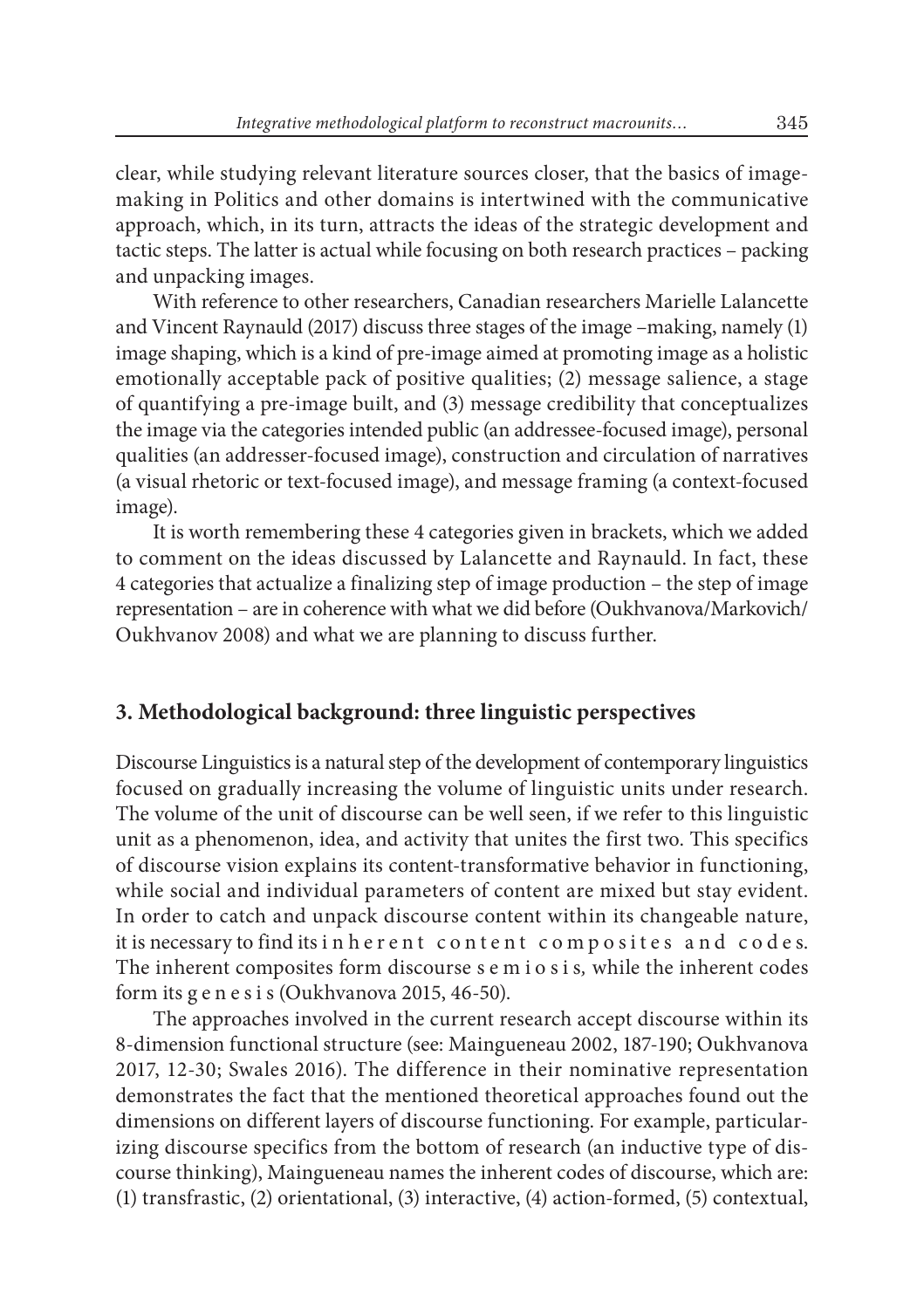(6) situational, (7) normative, and (8) interdiscursive discourse practices (Maingueneau 2002, 187-190). In her turn, Oukhvanova finds inherent causes (factors) of discourse in people's 4 ideational content-bringing practices (Lotman's semiosphere (Lotman 2005, 205-226) and other causes (facta) in people's 4 types of phenomenological content-bringing activities (key content axes as symbols of verbal and non-verbal unity are as a metaphor of scaffoldings that keeps semiosphere holistic thought segmented into communicative referents and corteges). The causes (factors and facta) married, the composites are borne to be alive and form content clusters – types of discourses (archetypes of functional content patterning). To read these archetypes we are to use the codes presented by Maingueneau (see the integrative discourse model that unites the approaches of Lotman, Maingueneau, and Oukhvanova in Fig. 1).



Figure 1. The integrative model of discourse organisation and production inspired by three methodological approaches: CGA, French school of discourse analysis and Tartu-Moscow semiotic school (see in: Oukhvanova, forthcoming in 2020).

### **4. Case study: Conceptual structure**

The field of our pilot case study is Discourse Linguistics open to an applied research. The object is its macrocategory – a discourse community with a focus on its self-image-making via discourse practices – codes of discourse representations. The tasksto be solved specify the previously formulated goal of the research: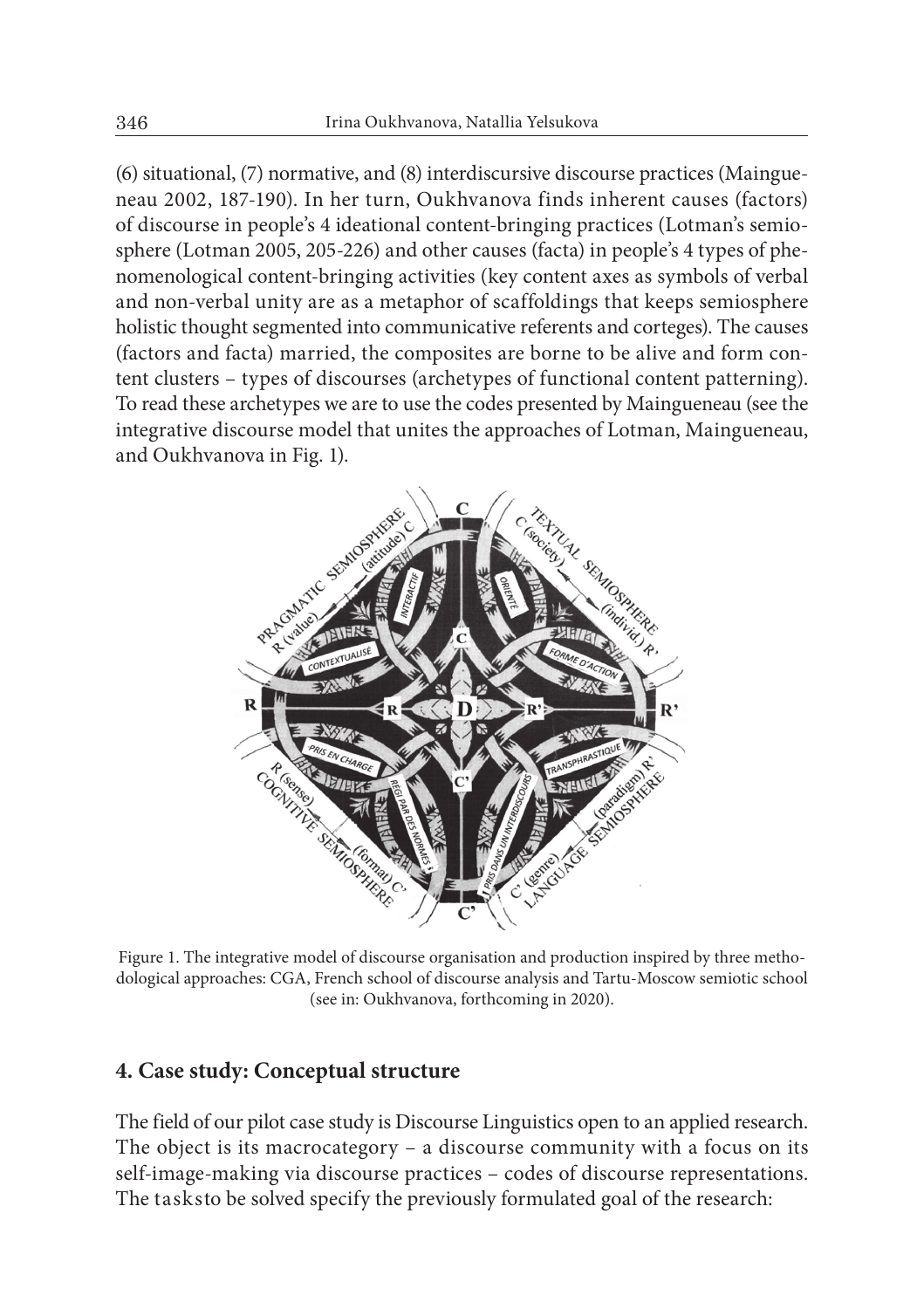• to test the theoretical model of image-making type of discourse formed by its 4 inherent codes in their interdependence (a set of such discourse practices as: contextualisation (a social context-focused practice), interaction (an addresserfocused practice) , orientation (an addressee-focused practice), and an actionbound textualisation (persuasive rhetoric practice). Reconstruction of the content and specific meanings, which these practices bring, is based on the way they are represented verbally and, within it, explicitly or implicitly. Collecting the verbal forms used in the messages of the respondents from the community's structural segments (groups) and organizing them in tables to make the comparative analysis visual is a necessary technique applied in our research;

• to correlate the findings (on what kind of information about the discourse community under research each of 4 discourse practices collects) with 8 criteria of discourse community in functioning introduced with a renewed with a current expertize information given in a relatively recent article by John Swales (2016). As a result we will check if any criterion is appropriate to apply and, if yes, how abundant is the information presented. Such a task solved will give us a proof whether the community is really a discourse one or whether it is just a kind of a regular social group.

The material involved for our case study is the discourse of respondents (as expected, members of a holistic discourse community)presented in Russian and Belarusian languages (in rare cases words in English are used). The forms of messages are isolated words, word expressions, phrases, sentences. The latter does not interfere with the idea of the discourse under analysis as all of them are messages rooted in questions becoming, as a result, their continuation.

To make the previous information about the conceptual structure of our case study really informative, let us place it in the terminological context of research. The key terms of our pilot case study are:

Q u e s t i o n n a i r e. It has an extended version (50 questions) and a narrowed down versions (24 questions), the first one designed for those who realize the project, while the second one – for the participants and spectators. The repeated set of questions for both versions was the questions on Project as a phenomenon, an idea and an activity. The open questions covered mostly the tasks to present the associations on the key words and notion of the project. Among the latter are those, which help to recover the image of the event and people in it together with their activities contextualized, aims, orientation (target groups) and the attitudes to caused interactive patterns viewed by the respondents. Among the words in the focus is Project's title and its location as they being interconnected still open to produce different associations, which also reveal the respondents themselves. The time of filling in the questionnaire is from August 20 (two weeks after Festival-2019) till the end of December 2019;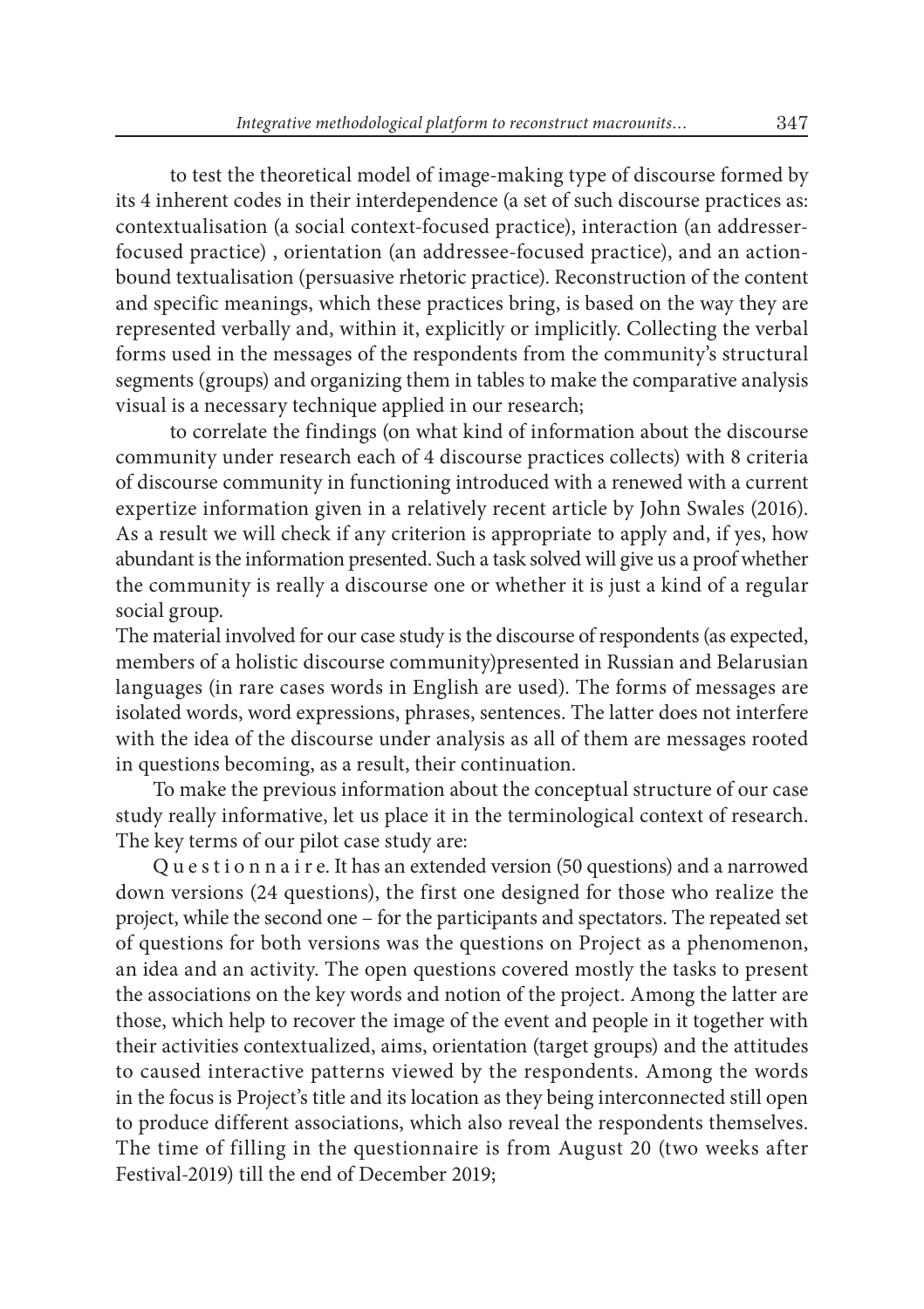D i s c o u r s e is positioned as content within its phenomenological, ideational and activity based representations actualized by respondents in the frame of the research context;

P r o j e c t. It is titled 'Vulica Brasil'. Vulica in Belarusian means street as initially (in 2014) its location in Minsk was a part of a remote territory of an 1,3 km length street (Octjabrskaja / October street), which looked unpopulated with closed industrial buildings of the factories that stopped functioning; besides the street was closed for public transport (before there used to be the tram transport going along it and tram tracks are still there). At the same time at the very beginning of the street there is a university set of hostels with spot grounds as the street is still close to the city centre. So in 2014 the remote part of this street was given for 2 weeks to the street-artists from Belarus and Brasil to conduct a first, not numerous and not-really advertised festival of street-art sponsored at first by a few private and state Belarusian institutions and by a cultural program of the Brazilian Embassy in Belarus (Minsk). And that is how Project started becoming at present (within its 5 festivals took place) a self-organized and much wider sponsored by the Belarusian side event involving the activities of street-artists and architects of both countries (Belarus and Brasil) but also ecologists, designers, and all others whose individual or teams' coordinated projects are accepted to add their mark on the area open for Project activities.

For us Project is being treated as Discourse within its 5 festivals open to be monitored by quantitative and qualitative research sponsored by the researchers themselves. That is the history of Questionnaire appearing on the Project Web-site and conducted via google forms.

F e s t i v a l – a Project produced event with its discourse content verified by representation analysis;

 $D$  is course community. It is a holistic social group, the members of which, while communicating, realize themselves as its inherent part, the fact proved by the image collectively formed by its members, while sharing their discourse practices with others;

I m a g e of d is course community as a set of discourse practices, which actualize representation of the referential content plan of discourse (the axes R-R') via contextualisation and textual / social action techniques of discourse representation together with a partial representation of the cortege content plan of discourse (the axes C-C' with its C-focus of attention) via interactive and orientation techniques of discourse representation;

R e s p o n d e n t s as representatives of a holistic discourse community (as a hypothesis to be checked) and so actualising a certain Image of the whole discourse community built on relevant discourse categories.

Let us look at the research material of the case study closer.

The total number of respondents is 111, all participated in Project and its five festivals are grouped into three sub-communities, which are categorized as: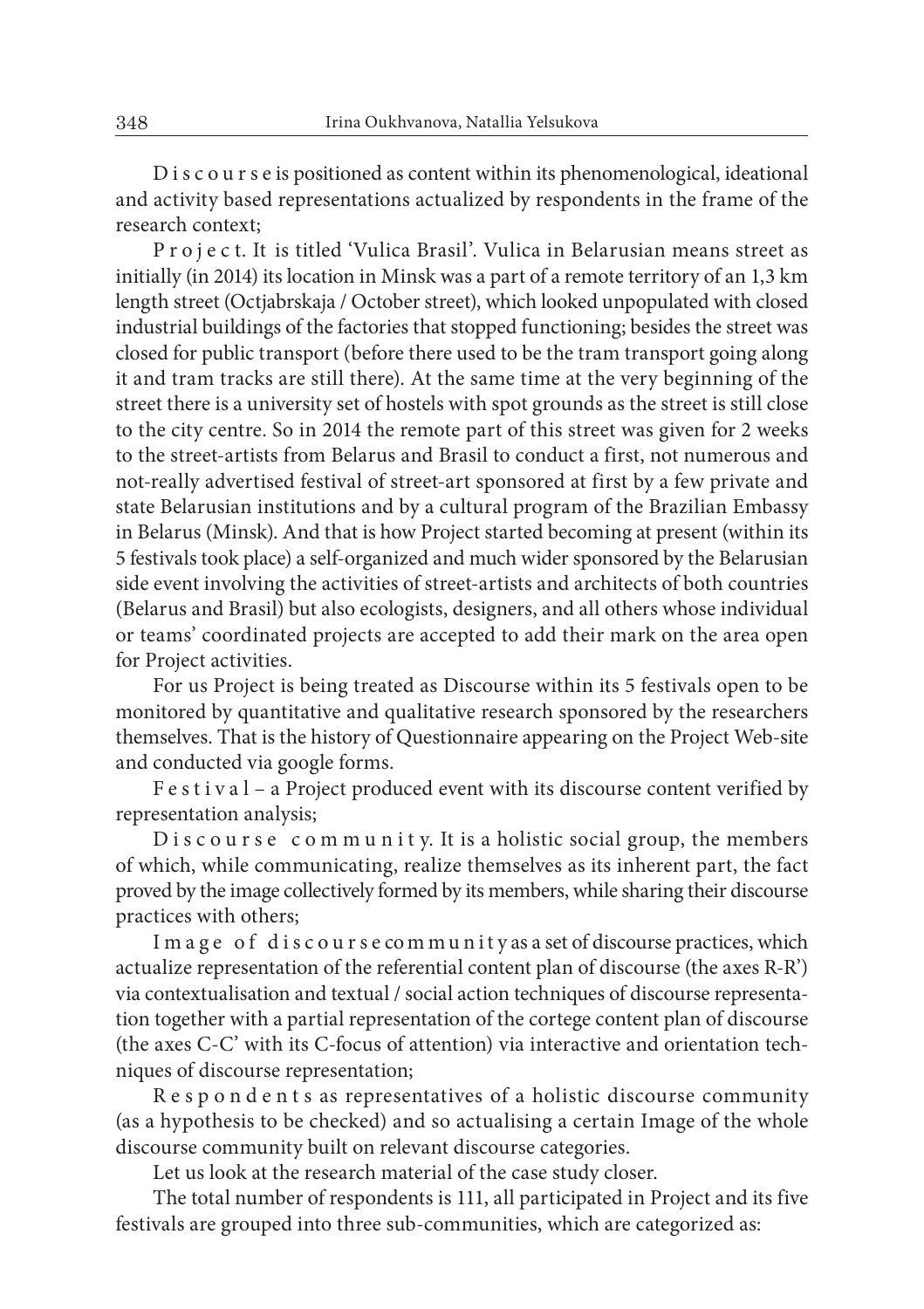(1) Project r e a l i z e r s (total – 22); within them:  $6 -$  organizers,  $3 -$  those who realize their individual projects or were leaders of a small team project; 11 – volunteers assisting the first two subgroups; 4 active participants (those who worked in festivals' workshops and were members of other sub-groups. Each respondent presented their history of inclusion into the community, which showed that if someone at first was active spectator or volunteer, next year they were already individual or team project realizers or became one of organizers. Tough Festival-2019 showed another tendency. Those, who were too small to participate in previous festivals, managed to be worthy joining in 2019 all three subgroups of Project community – volunteers, individual or team project realizers, and even organizers;

(2) Project p a r t i c i p a n t s (total 68); they were the participants in suggested Festival activities (workshops, film sessions, trees planting, etc.) or just spectators of the activities who expressed their positive attitude to and enthusiasm in connection with Project, Festival, and the events involved;

(3) P r o j e c t s p e c t a t o r s (total 21); they are mostly (more than a half) young people under 20, studying at different Belarusian universities (mostly arts and humanities).

Table 1 represents the respondents structure within its three social groups accepted as segments of Project discourse community.

| Categories   | Variables               | Group 1<br>(22 people) | Group 2<br>(68 people) | Group 3<br>(21 people) |
|--------------|-------------------------|------------------------|------------------------|------------------------|
| Age          | Under 20                | 11.1%                  | 24,2%                  | 57,1%                  |
|              | From 20 to 29           | 27,9%                  | 22,7%                  | 33,3%                  |
|              | From 30 to 39           | 44,5%                  | 33,3%                  | 9,6%                   |
|              | From 40 to 49           | 5,5%                   | 10,6%                  | 10,6%                  |
|              | From 50 to 59           | 5,5%                   | 4,6                    |                        |
|              | No answer               | 5,5%                   | 4,6%                   |                        |
| Gender       | Women                   | 50%                    | 82,4%                  | 66,6%                  |
|              | Men                     | 50%                    | 17,6%                  | 33,3%                  |
| Education    | Secondary               | 5,5%                   |                        | 19%                    |
|              | Undergraduates          | 11,1%                  | 33,3%                  | 52,5%                  |
|              | MA students             | 11,1                   | 7,6%                   | 19%                    |
|              | Higher                  | 72,3%                  | 57,6%                  |                        |
|              | No answer               |                        | 1,5%                   | 9,5%                   |
| Professional | social communication    |                        | 19,7%                  | 23,7%                  |
| profile      | design and fine arts    | 33,4%                  | 16,7%                  | 4,8%                   |
|              | education and philology | 11%                    | 13,6%                  | 7,8%                   |
|              | architects              | 5,5%                   |                        |                        |
|              | psychologists           | 5,5%                   |                        |                        |
|              | mass media              |                        | 9,0%                   | 4,8%                   |
|              | services                |                        | 7,6%                   | 4,8%                   |
|              | law                     |                        | 6,1%                   |                        |
|              | sociology               |                        | 3%                     | 14,3%                  |
|              | others                  | 39,1%                  | 3% and less            | 4,8%                   |
|              | no answer               |                        | 10,6%                  | 33,3%                  |

Table 1. The structural specification of the discourse community under research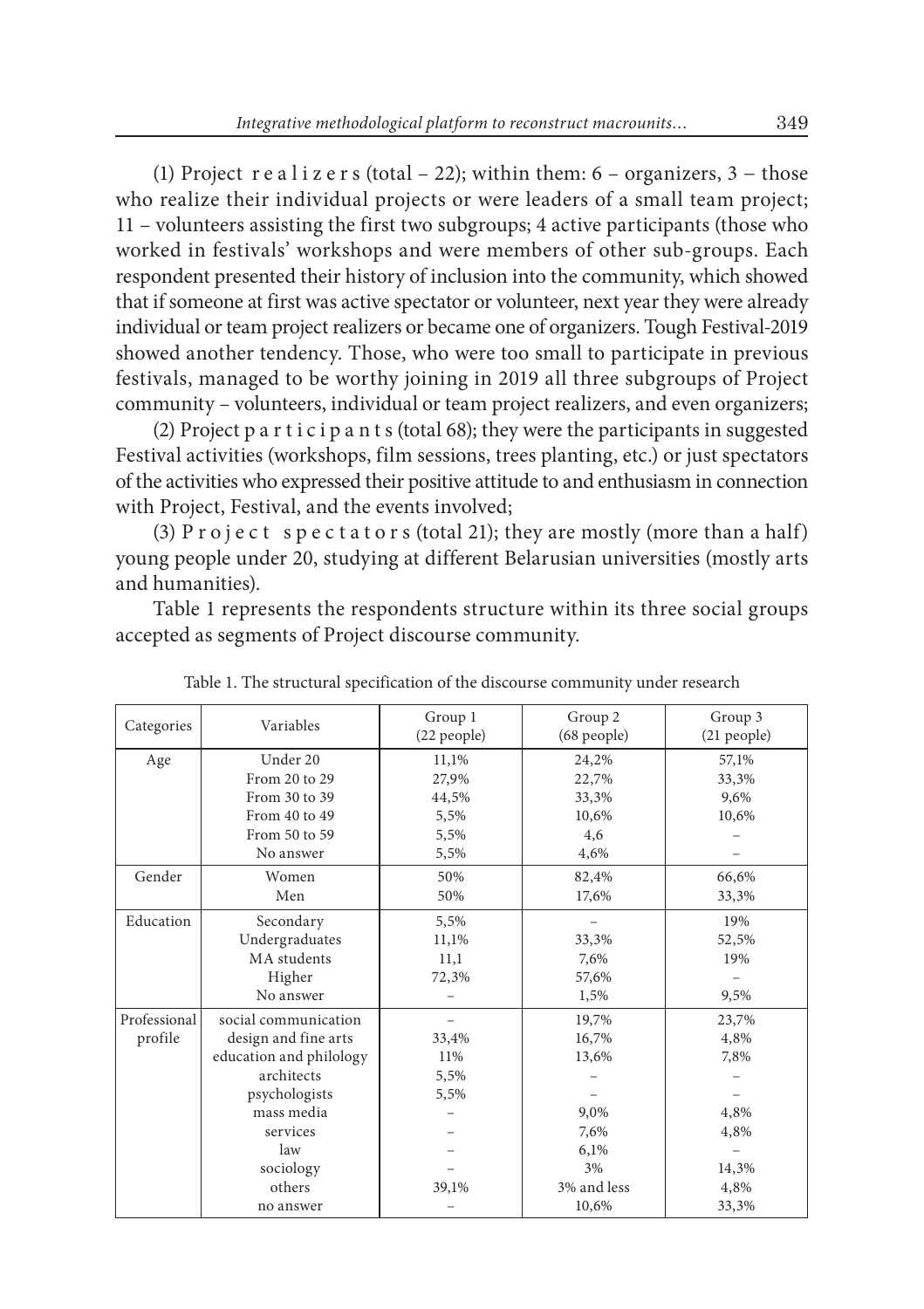G r o u p 1 (22 respondents). This group of those who realize the project includes equal number or women and men. The group is represented by people from 30 to 40 (almost half) or younger (from 20 to 30 –  $1/4<sup>th</sup>$  of the group). Almost all have a higher education. What concerns their professional profiles, one third of the respondents work in the domains of design and fine arts, a lesser part is in philology and education, still lesser part is composed of architects and psychologists; the smallest group represents a rarely met professional domains, as, for example, a specialist in content expertize or a person, who answered "I am in many professions at once".

G r o u p 2 (68 respondents) is represented by all age groups up to 40 almost equally. The majority of them are with higher education. They are interested in the art-project and its activities.

G r o u p 3 (21 respondents) is represented mostly by young people under 20, mostly university students. They are interested in street art and it made them come to the festival to see murals and graffiti. Though they were not interested in the art project as such in the frame of which the recent festival was organized. Their interest was exclusively to see the newly produced murals and graffiti in the Oktjabrskaja Street (October Street).

#### **5. Case study: Results and discussion**

While collecting a representative data for reconstructing and commenting on Project discourse community and its image-produced discourse practices, we focused on the categories of contextualisation, textual action, interaction and orientation.

Below there are four tables (tables 2-5), which illustrate the data collected, followed by the community's and its structural group's description of the information gathered. As a final touch, a result of the search of a relevant criterion of the discourse community realisation is given. The criterion is chosen from Swales' set of 8 statements on the base of which we can consider whether the group in the focus can be qualified as a discourse community or not (Swales 2016).

1. C o n t e x t u a l i s a t i o n. This technique of Respondents' discourse organisation is well seen in the question on naming the associations to the key words of Festival. All three group explicitly formulate their v i s i o n of the event via the f r a m e of its actualization, which, nevertheless, differs in the s c a l e o f v i s i o n. While g r o u p 2 actualizes mostly an international (European and North American) together with local contexts (other parts of Minsk where streetart is represented in its different forms) (ted Belarusian settings suggesting the frames of similar events and streets (as the event location), g r o u p 3 actualizes exclusively local context (naming the neighboring to the Festival street institutions as, if knowing their geographical position, it is easier to find the location of Festival). Besides, this group mentions a historical context as the original name of Festival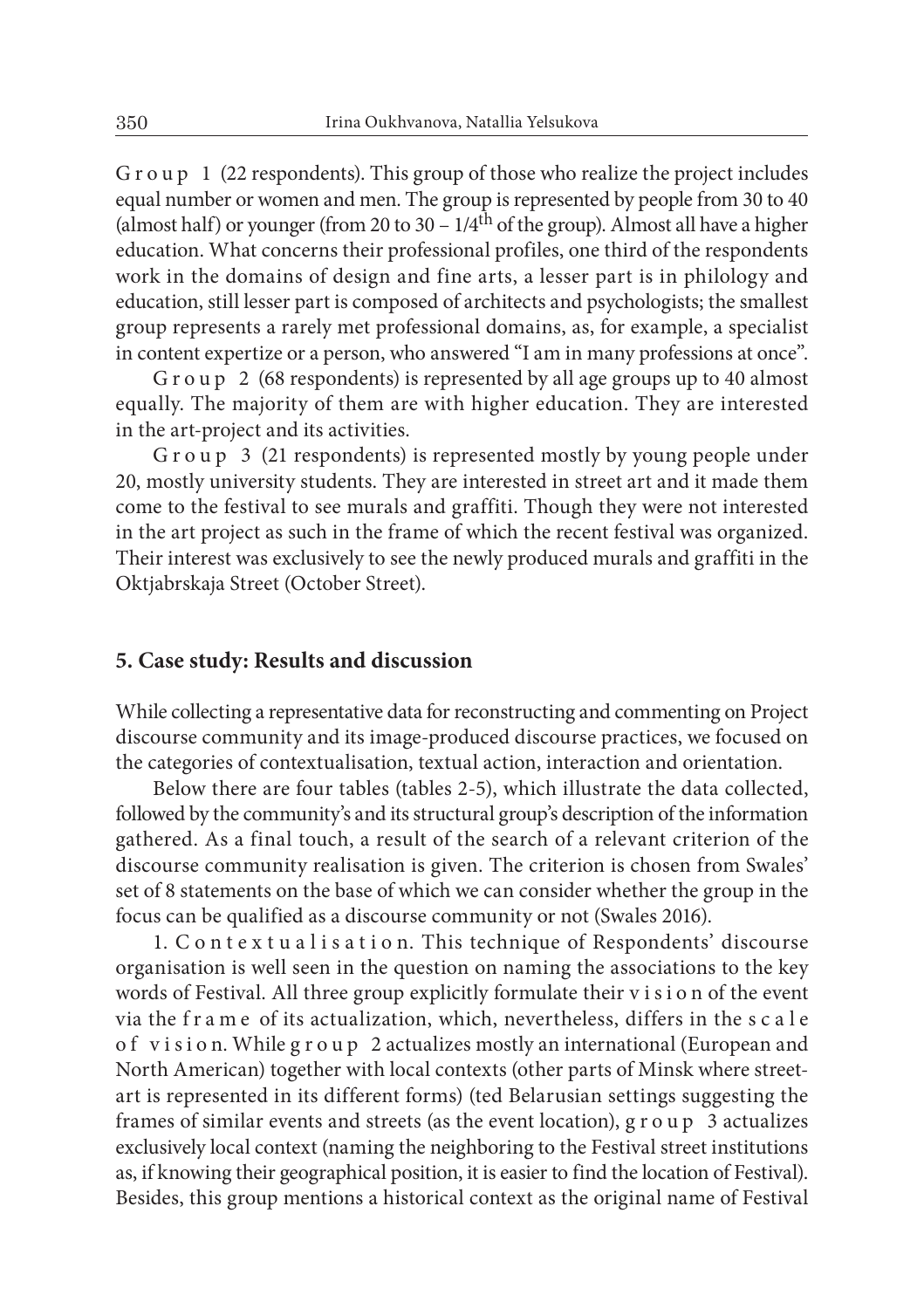Street – October Street – is associated with October revolution of 1917. In its turn, members of g r o u p 1 are more creative (which seems quite natural). Respondents actualize a historical context of October Street before it unofficially changed its name to Vulica Brasil. This contextualisation brings the vision of a quick change both of a phenomenological and ideational nature. The social context is explicitly present and within it the context of a person, creator changing its environment. The additional contexts are given in the question on adding the key terminology apart the commonly seen. As we see the general tendency of applying this technique has the common ground (see table 2).

Table 2. Evaluation of referential content of discourse via its c o n t e x t u a l i s a t i o n / f r a m i n g

| Group 1                                                                                                                                                                                                                                                                                                                                                                                                                                                                                                                                                      | Group 2 | Group 3 |
|--------------------------------------------------------------------------------------------------------------------------------------------------------------------------------------------------------------------------------------------------------------------------------------------------------------------------------------------------------------------------------------------------------------------------------------------------------------------------------------------------------------------------------------------------------------|---------|---------|
| Бывшая мертвая улица, быстро меняющаяся; ра- GTA: SanAndreas; Флакон станция метро, пло-<br>пах баллонов, малярка на обуви, командная работа; (Москва), УЖУПИС, Бэнк- щадь, правительство,<br>смесь города и человека, веселье, живость, агрегат-   си, Нью-Йорк; мальчик на   центр, студенческий<br>ное состояние вневременного лета; современный Лещинского, девушки на городок; революция<br>социальный контекст; сверхзадача, миссия худож- Городском валу'<br>ника, цели должны быть гигантские, стремлюсь<br>к осуществлению давней мечты, новые цели |         |         |

If we have a look at the 1st criterion of discourse community introduced and in 2016 reconsidered by Swales, we shall see that it is in a direct correspondence with the first discourse practice, which we have just reconstructed and commented on. Swales comments on it in the following way: "A DC has a potentially discoverable set of goals. These may be publicly and explicitly formulated (as in "mission" or "vision" statements); they may be generally or partially recognized by its members; they may be broadly consensual; or they may be separate but continuous (as when older and younger members have different ideas about something)" (Swales, 2016).

2. In teractivity. This technique is vividly actualized in discourse of the group members. In a most general way the attitude to Festival interaction patterns is represented by the members of group 3 – they simply name patterns of interactive behavior that they accept (hanging out, making noise, having fun). The same positive attitude actualizes group 2 but their realities are different – they accept justice in relationship and effective intercultural communication. Together with this, they prefer meaning-bringing interaction and attempt to enquire whatever is necessary. The members of group 1, in their turn, actualize what is closer to them. They express their positive attitude to the corteges formed during Festival emotionally evaluating friendship, cooperation in work, learning habits, sharing creativity. This seems so natural that the expression 'no comment' adds the idea that such an attitude is so natural that words does not add anything to the feelings experienced (see the data collected in Table 3).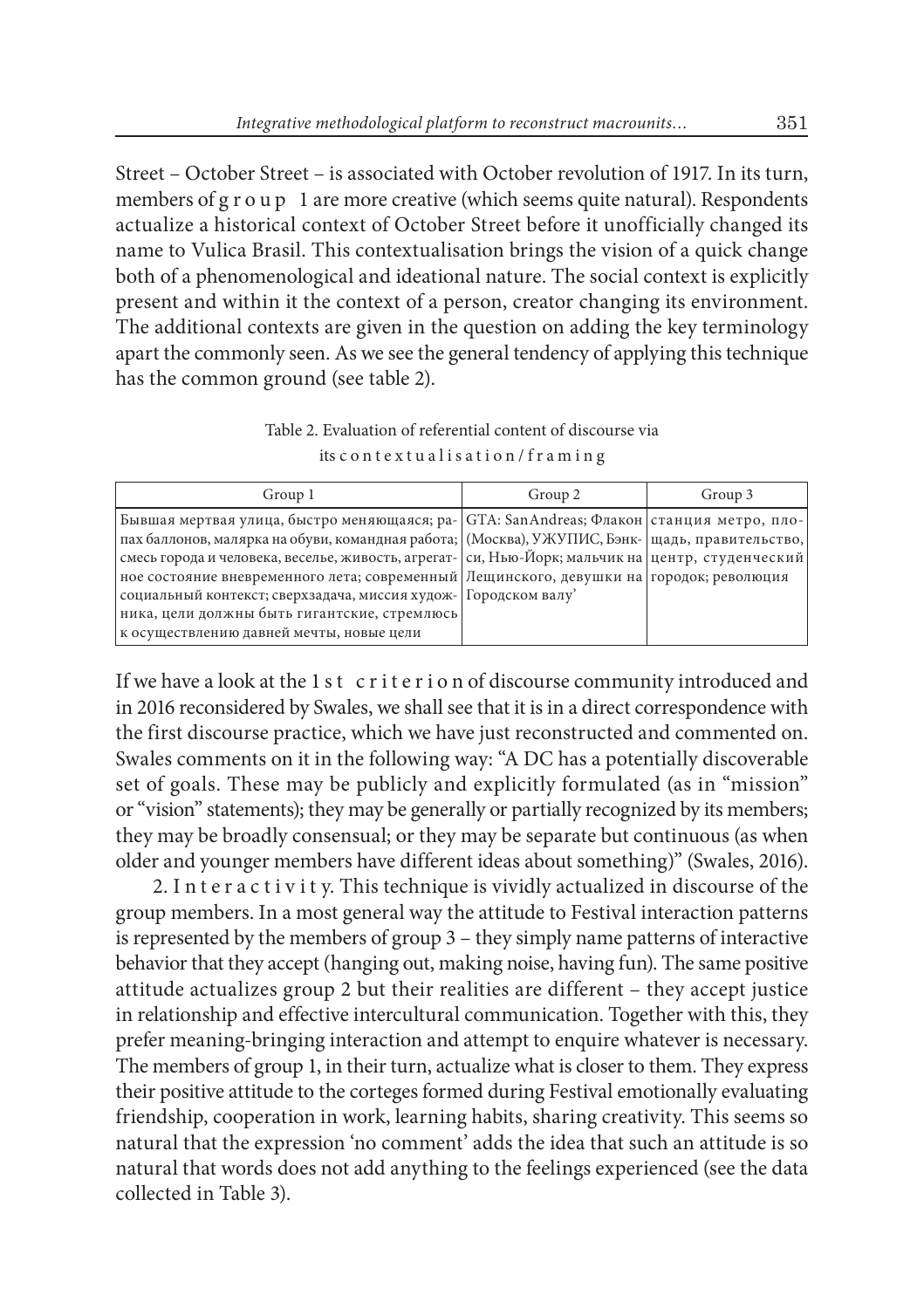| Group 1                                                                                            | Group 2 | Group 3      |
|----------------------------------------------------------------------------------------------------|---------|--------------|
| Согласование, теперь обращаю внимание на все теги, встреча- все люди равны; специ-   тусовки, шум, |         |              |
| ющиеся по пути; тесли готовы взаимодействовать, то детали ально для минчан: ред-                   |         | веселье; sms |
| по типу национальности не имеют никакого значения, можно кий повод увидеть го-                     |         |              |
| учиться друг у друга; уставшие улыбки тех, с кем работаешь, род под другим углом.                  |         |              |
| время проведенное с Хайпером и его командой добавляет тепло-   Что хотел сказать ими               |         |              |
| ты в работу; гремучая смесь бразильских и беларусских взгля- (своими работами) ав-                 |         |              |
| дов на быт дало красочную вспышку длинной в 13 солнечных   тор?                                    |         |              |
| дней; любые 2 культуры в сотрудничестве интереснее, чем по                                         |         |              |
| отдельности, дружба, без комментариев.                                                             |         |              |

Table 3. Actualization of attitude to cortege content via interactivity discourse practice

Here it is worth to refer to the 2<sup>nd</sup> criterion of discourse community specified in a new way by the founder of the discourse community theory:

"A DC has mechanisms of intercommunication among its members. Fine, but we now need to emphasize the roles of new digital channels, such as emails, blogs, tweets, etc., and we also need to stress that without any means of intercommunication of any kind, there is no real community" (Swales, 2016).

3. Discourse as a textual form of action chosen by individuals actualized information about the referential reality of each segment of the discourse community (each group) and the community in general. The referential reality of the respondents from group 1 is the one that makes them competitive in action; it mobilizes their will, attention, brains and are open to influence the way people live in the city. In discourse they are in the center of action. The referential reality of the respondents of group 2 is the one, which actualizes both centers. On one hand, it is Festival activities which make them act with optimism, positive emotions, and open to widen their knowledge andto make them feelinvolved being within the community. Moreover, the referential reality seems to be able to widen the experience of the others ('will teach them to love their Motherland'). On the other hand, they feel themselves open to a somewhat new action, e.g.ready to travel (to Brazil).

The members of group 3 continue to apply minimalized forms of discourse as their messages are just words or expressions. They view action whether in a dichotomy set of notions ('hanging out – studying') or in a vector way ('extension').

| Table 4. Textualizingreferential content by individuals via performing |  |  |
|------------------------------------------------------------------------|--|--|
|------------------------------------------------------------------------|--|--|

the choice of the form of action

| Group 1                                                          | Group 2                                                                                            | Group 3 |
|------------------------------------------------------------------|----------------------------------------------------------------------------------------------------|---------|
|                                                                  | Шрифтовая графика так и тянет на то, [(Festival) для людей; (он) вытащил меня   расширение, посыл, |         |
|                                                                  | чтобы научиться делать круче; (festival) из депрессии, дал ярких эмоций, расши- опасность; тусовка |         |
|                                                                  | оживил меня, и теперь я обращаю внима- рил кругозор; объединить независимо $-$ учеба               |         |
|                                                                  | ниена теги; влияние на город; надо еще   от менталитета; научит их любить свой                     |         |
| с кем-нибудь побомбить новые смыслы;   город; паехаць у Бразілію |                                                                                                    |         |
| (надо) беречь, ценить                                            |                                                                                                    |         |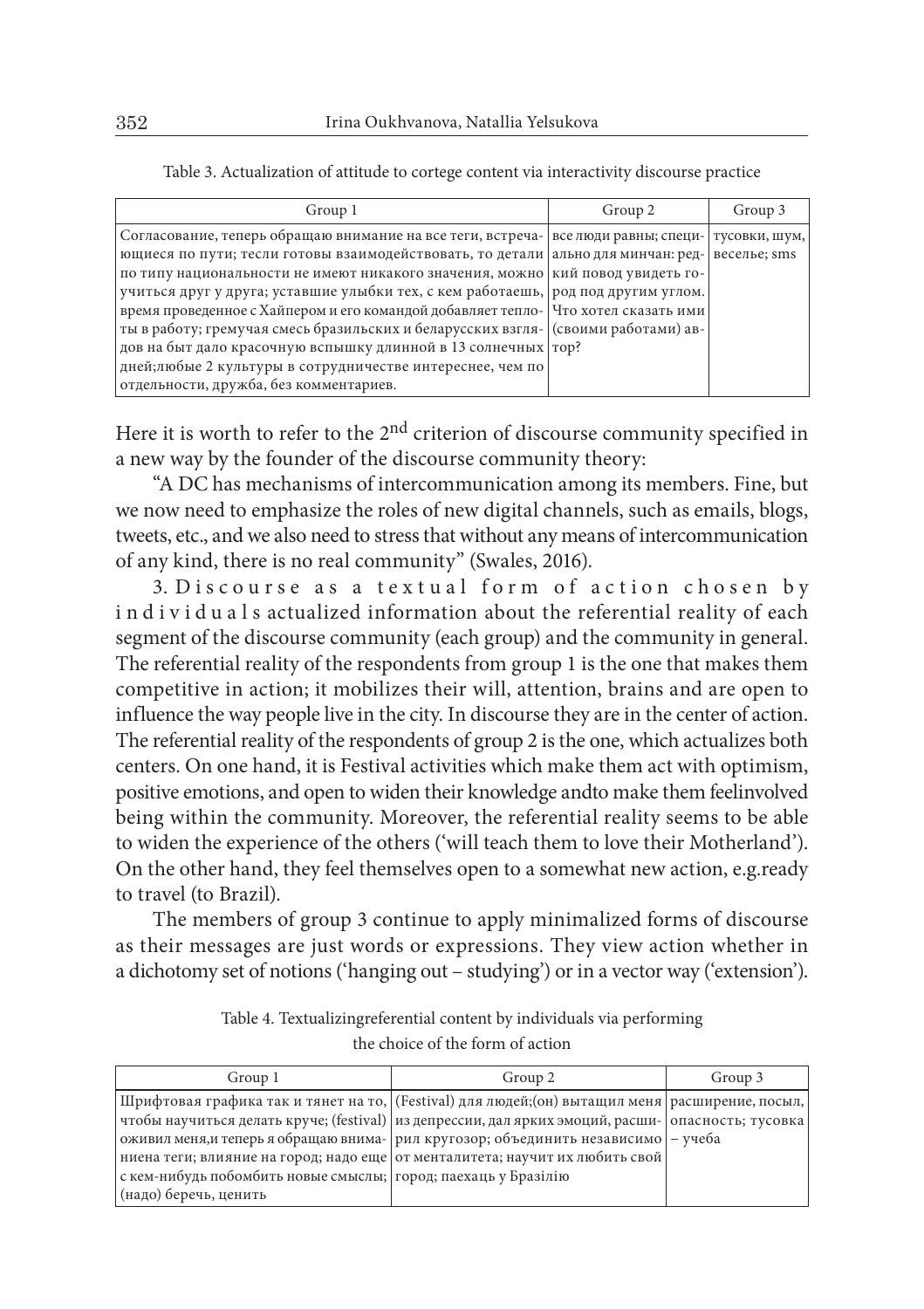As we can see, the data given in Table 3 works in correspondence with the 3<sup>rd</sup> criterion of discourse community, which in its newer version presented as:

A DC uses its participatory mechanisms to provide information and feedback. This third criterion was always sadly incomplete. A DC uses its participatory mechanisms to manage the operations of the DC and to promote (usually) recruitment, change, growth, and development, and to orchestrate (rarely) retrenchment and demise. In other words, these mechanisms are used to initiate actions and activities, rather than simply providing information (Swales 2016).

4. Discourse as a discourse community itself, e.g. a society in side the society. It actualized information about the common cortege reality and each of its segment indirectly and in some cases implicitly (though for the community it is definitely explicitly: they read the words / terms in their own way If to specify, the cortege reality of the respondents from  $g r o u p 1$  (those who realize Project) is, firstly their colleagues with whom they work to realize their common creative, result-focused urge ('the more visible work aims, the easier to follow the path') designed for the others who are participants and spectators (suggested logo of Festival as Belarusian folk musician – 'huslar' ('as a junction of graffiti culture of Brazil and the Belarusian soal'). The society is narrated by them s the reality for themselves and the whole community, otherwise, why they have numerous followers (participants and spectators). The members of g r o u p 2 (Project participants) actualize, as their cortege, Project realizers and their creativity ('by the efforts of many motivated and talented people') together with the whole community's international attitude ('we have what to show foreigners') and a wider Belarusian community (start-ups as a supportive reality). The members of  $g r o u p 3$  are also discourse community oriented narrating their reality in their vocabulary though understood as appreciation of what the others are engaged in. In their group 3 they are 'hanging out' enjoying what is realized by group 1 by naming street-art key genres; they also sharing a general spirit of the whole discourse community expressed by the members of group 2 – the spirit of something new, the spirit

Table 5. Actualizing cortege content via representational forms relevant in the community as a society inside the society – an orientation discourse practice

| Group 1                                                                         | Group 2                                    | Group 3 |
|---------------------------------------------------------------------------------|--------------------------------------------|---------|
| Запах баллонов похож на конфеты барбариски;                                     | ју нас есть что показать   тусовка, посыл, |         |
| чем нагляднее работа и чем проходимее маршрут, тем иностранцу; появилось учеба  |                                            |         |
| больше восторга; скульптура окунает в художественное уникальное место в доста-  |                                            |         |
| монументальное прошлое; отличный мужик, в этом году   точно одноликом городе    |                                            |         |
| Хайпер привез с собой прекрасный трек-гимн для Вуліцы; усилиями многих моти-    |                                            |         |
| постоянно меняющийся логотип или гусляр как стык граф-   вированных и талантли- |                                            |         |
| фити-культуры Бразилии и белорусского духа.                                     | вых людей; старт-апы                       |         |
| Холодный ум, горячее сердце, свободная душа.                                    |                                            |         |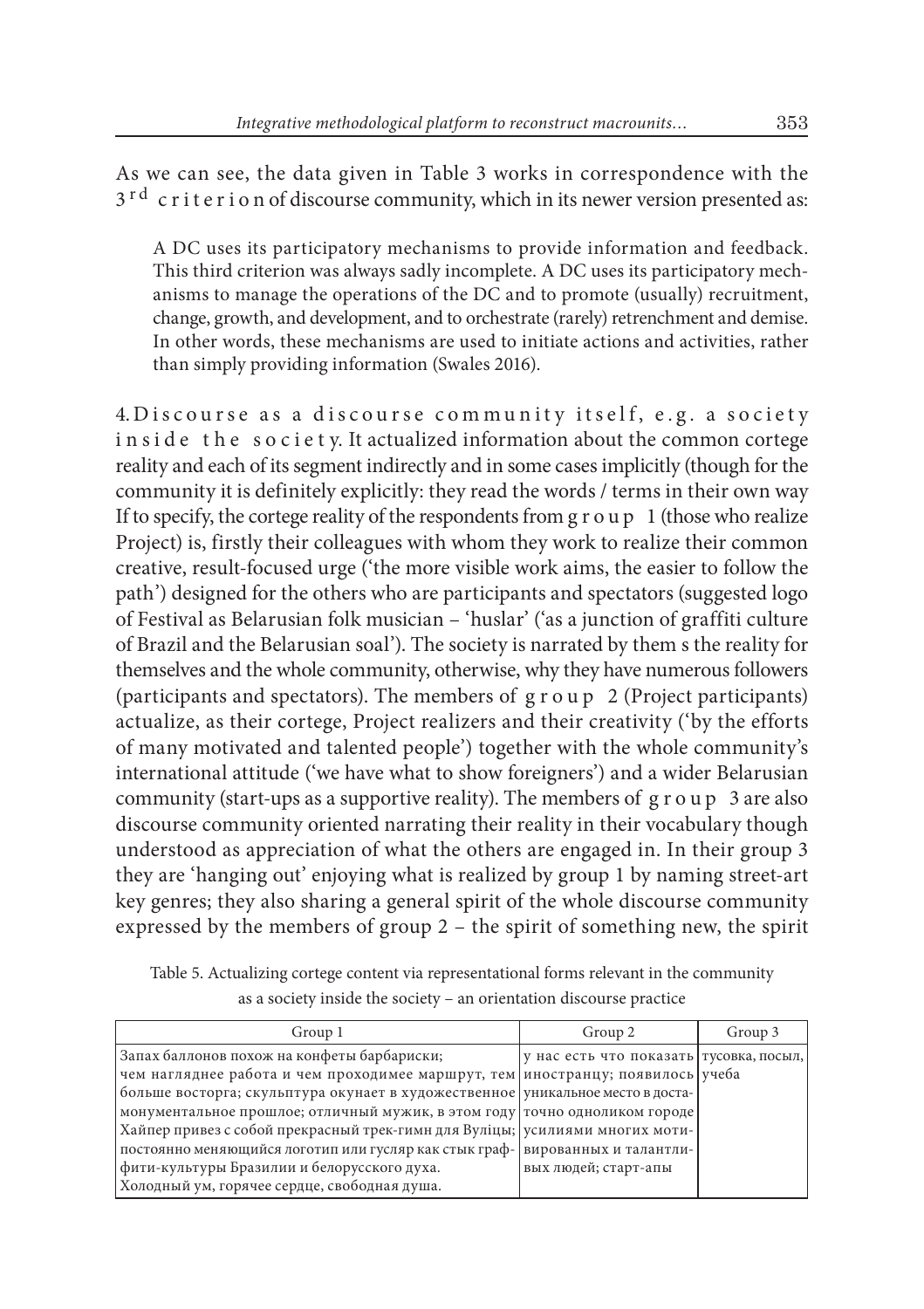of a positive bright presence (within Festival's hanging out) andfuture preferring not to verbalize whatever is around as the main thing is that it is accepted as such. Implicit discourse in this case is what finally makes the discourse community.

Finally, let us compare the comments and data given in table 4 with a relevant criterion of the discourse community from the revisited version of 6 previous criteria developed by Swales and the two one added (Swales 2016). While doing it we have find out that it is a new criterion – number 7 – which suits our case, which says: "A DC develops a sense of 'silential relations' (Becker 1995), whereby there is a sense of things that do not need to be said or to be spelt out in detail in either words or writing ". As the reader would definitely agree, these words says for themselves.

#### **6. Conclusions**

We consider that the following 5 thesis reflect the essense of the research presented in this article:

• The idea of introducing Discourse Linguistics as macrolinguistics helps focusing on adequate methods, which, making macro categories a priority, keeps pace of micro and meso categories of discourse as still influential content-building elements.

• The integrative method chosen within its multileveled terminological items being coherent, the research object stayed holistic within its centrifugal and centripetal vectors inbuilt and balanced.

• The application of the integrative method (involving its intra references and, thus, verification) and visualized techniques (including the usage of tables for data organisation within confronting the messages produced by the respondents of the sub-communities (groups) keeping a holistic nature of the discourse community) permitted to deal with the research problem most effectively.

• The research hypothesis on the discourse nature of the holistic though segmented Belarusian community newly formed but still in its development is proved with a focus on its image, naturally build within selfimage-making discourse techniques.

• The pilot study shows that the research should be continued to check the way the 4 left inherent discourse composites are represented and how effective are the codes of the identity-building technique within this open discourse community under research as the latter is the result of both.

• Finally, we want to underline the applied character of the given article. With the integrative model introduced, the method born and described, and the research procedure tested, its application in other research projects for reconstructing discourse portraits of different discourse communities currently in development is possible.